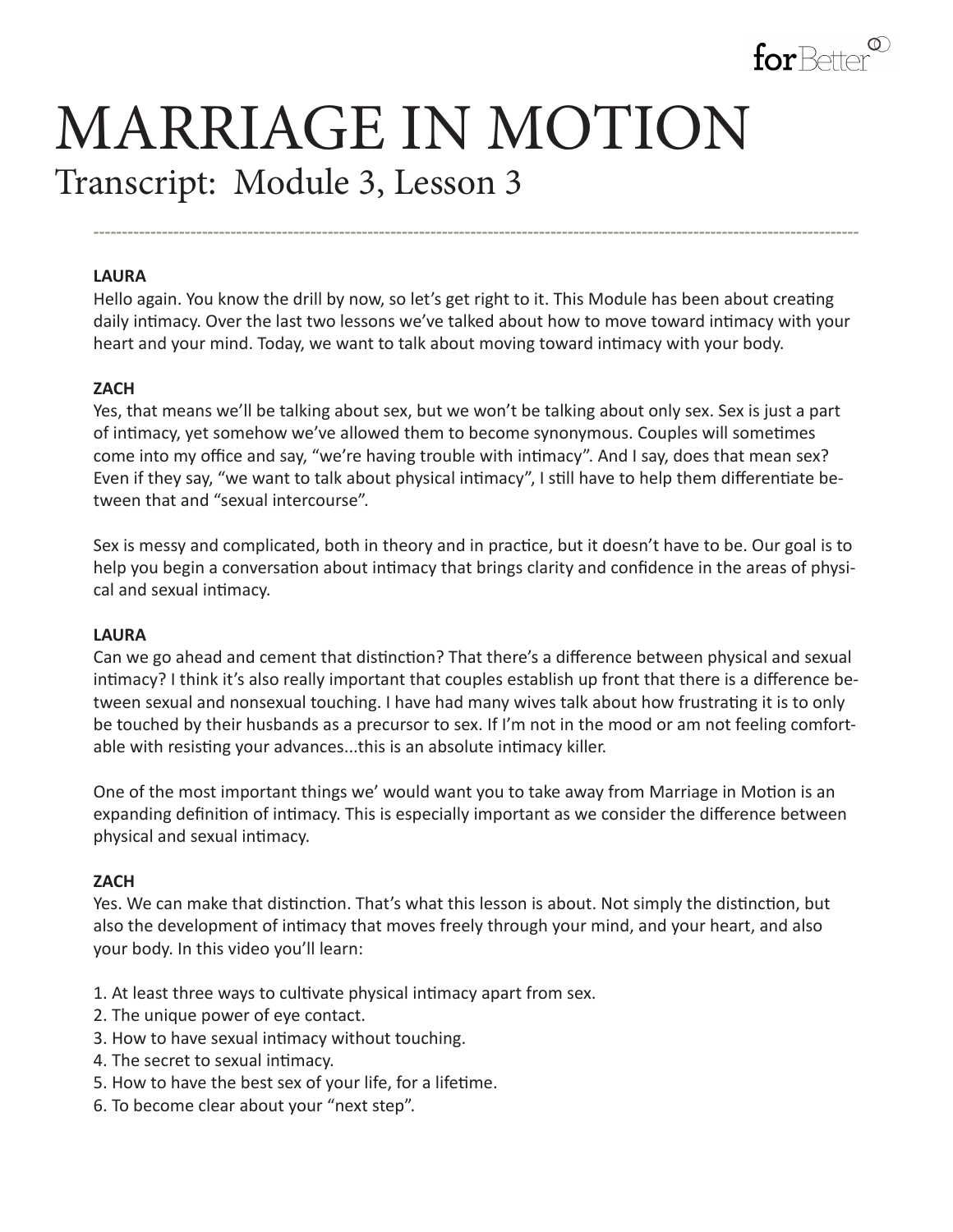## **LAURA**

That's a pretty high bar.

# **ZACH**

Yeah, I bet this will be the most watched video in the series...at least by men.

# **LAURA**

Ok, let's start with today's focus: Your most physically intimate marriage isn't confined to the bedroom.

So, let's talk about physical intimacy. What could that possibly mean? I have at least three ideas. The first is physical proximity . We've talked about this whole notion of roommates, or teammates, or living parallel, but without a strong sense of intimacy. I want to suggest that the fact that you live in the same home...that's the basis for creating physical intimacy. It's about proximity, but not just orbiting one another. Do you make dinner together? Do you sleep in the same bed? Do you shower together? Are you willing to go to the bathroom in front of one another? Physical intimacy can be created by occupying the same space.

The second is actual physical health and fitness. Do you take good care of one another's bodies. Are you aware of how to help her manage her diabetes? Do you work out together? Do you have an agreement about how much alcohol one or both of you should be consuming? I'm happy to say, as a woman, that it's okay to help me manage my health and my body IF I know you're also and more interest in my mind and my heart.

The third is physical (but nonsexual) touch . Gary Chapman famously created the idea of 5 Love Languages . One of the "love languages" is Physical Touch. I think people - men and women both - hear that and they think "sexual touch". But there's an entire universe of non-sexual touch that is both intimate and important. Hold hands. Snuggle. Give foot massages. EVEN and ESPECIALLY when it might NOT lead to sex. I promise it'll go a long way (especially to women) to know that you're able to connect physically but not sexually. And, it'll make sex easier.

## **ZACH**

I'll add a fourth...there is a ton of research about the power of eye contact. As we talk about intimacy being located in your body. Let's note: The eyes are part of your body. So...if you can accept the idea of physical intimacy through eye contact...which is to say not touching ....could you accept that you can also have sexual intimacy without touching?

Obviously my bias is that you can. And here's how....

Talk about it. Talk about sex. Talk about it in the car. Or at over a quiet dinner.. Or talk about it in the parking lot at Starbucks.

I don't necessarily mean, the intricacies of the actual act. Though, that's sort of the AP version of that conversation. But you can create intimacy simply by talking about asking and accepting and rejecting sex.

I used to have a career in fundraising, and one of the first things I'd do with donors was learn "how" they'd like to be asked for money. Did they want a phone call? Or a letter? Should I take them out to dinner or just ask them to come to an event? Fundraising is an intimate thing. And learning to ask is a part that intimacy process.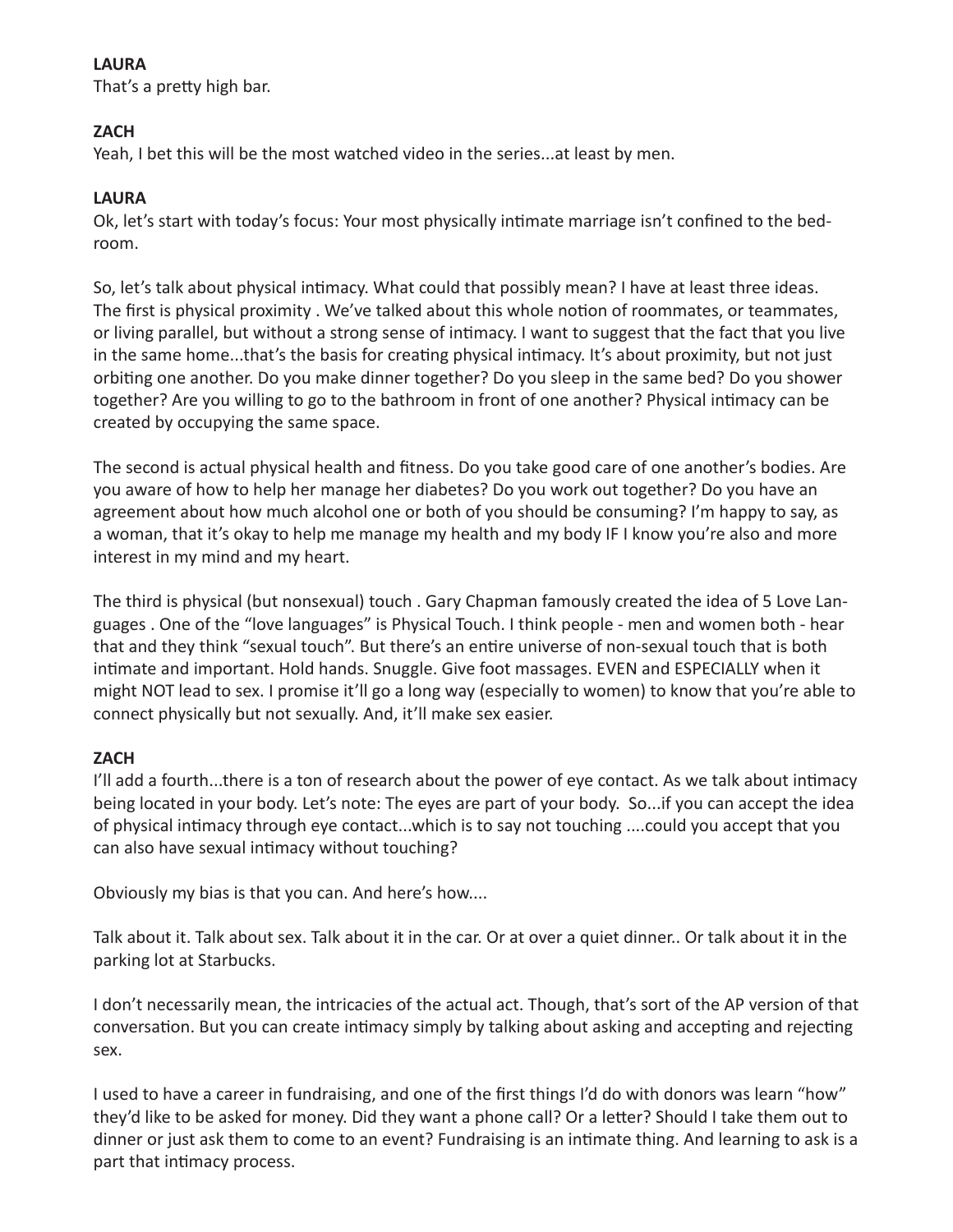Sex is kind of the same. Do you know how your partner likes to be asked? Do you know how your partner likes to be rejected? Rejecting sex is also part of sexual intimacy. John likes to say - John Gottman - that the healthiest sexual relationships are ones where there are no consequences for rejection.

Think about that for a minute. No consequences for rejection. None. That means, if I ask you for sex and you don't want to have sex, then you say, "No, I don't really want to have sex." Then I say, "Ok cool, Thanks for telling me." (because I don't really want to have sex with someone who doesn't want to have sex with me). Then I might say, "Well, I'm feeling really drawn to you. What else could we do to cultivate some intimacy?"

Now...let me say with absolute confidence: No one says, 'What could we do to cultivate some intimacy." That's absurd. But it's also not the point.

The point is intimate connection, which means avoiding the consequences of rejection... not just for the partner who has been "rejected" but also for the one doing the "rejection".

Imagine a marriage without consequence for rejection. Where you could say, with integrity, "no" and know that didn't mean anything about you or your partner, about your body or his...or hers. It was just a word, protected by your commitment to one another.

## **LAURA**

Sure...but also, imagine a world where sex and your sexuality naturally flowed out of your everyday life. Wouldn't that be amazing? Of course it would.

There's actually a pretty simple way to bridge the gap between daily "meh" and daily "whoah". Wanna know what it is?

It's kissing.

My guess is that you kiss in one of two kinds of ways. You might peck often as you go through the comings and goings of your day. Or you kiss on the way to sex.

What if there was a middle ground. Well, let's take "if" out of it. There is a middle ground. It's kissing as a way to remember, "Oh yeah, this is fun...and relaxing...and good...and I can rest here."

That's intimacy.

Here's a simple thing you can do: Try a 6 second kiss.

Ready {SILENT] 1...2...3...4...5...6.

Dr. Gottman says, "That's a kiss with possibility."

## **ZACH**

You know what's harder than a 6 second kiss? A 3 second kiss. Rebecca and I tried the 6 second kiss for a while. We found it super awkward...particularly around the third second. But 4-5-6 ... that was where we started working.

Anyway, that's not my job for now. My job is to teach you how to have the best sex of your life for a